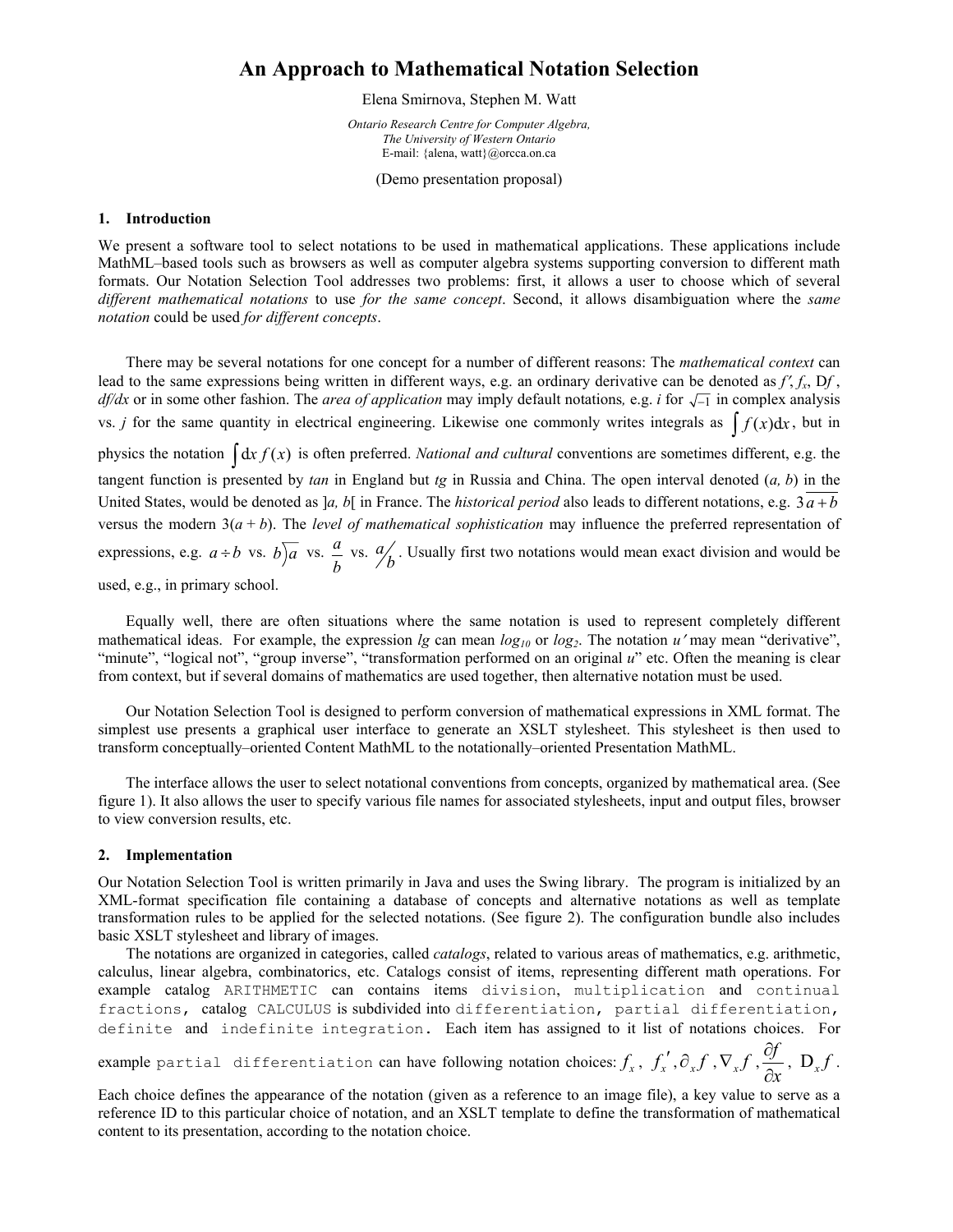We would like to emphasize, that the actual content of catalogs, items and notations can be extended or redefined by the user of the Notation Selection Tool; the user may wish to re-use an existing notation configuration file, extend it or write another.

### **3. Conclusion**

Advantages of this approach include flexibility and extensibility. The idea of using an initialization file for the Notation Selection Tool allows the user to *introduce new notations for existing math concepts* simply by updating this initialization file. In the same way *new mathematical concepts can be introduced* in existing settings. This entails introducing notational choices, backed by stylesheet tools to act as targets of those choices, e.g. binomial or continued fractions are defined neither in Content MathML, nor in Presentation MathML, but they can be introduced as additional stylesheet templates. The same approach allows to set preferred rendering for OpenMath CDs

This tool can be used to drive the conversion between a number of mathematical data formats, as shown in figure 3. The common characteristics of these conversions is that they typically take objects from hight–level semantic views to lower-level renderings.

A second area of possible application is that of mathematical education where students require a high degree of notational consistency within a syllabus. Our tool allows an instructor to re-use material with different notational conventions from one course to another. In distance learning students might prefer to see mathematical expressions in the format of their locality, so our tool could be used to select these preferences.

| Math Notations                       |                                                                           |                                            |                     |                                                                                                                                                              |         |                                                   |           |                    |                              | $-121 \times$ |
|--------------------------------------|---------------------------------------------------------------------------|--------------------------------------------|---------------------|--------------------------------------------------------------------------------------------------------------------------------------------------------------|---------|---------------------------------------------------|-----------|--------------------|------------------------------|---------------|
|                                      | <b>Arithmetic</b>                                                         | Calculus                                   | <b>Combinations</b> | <b>Intervals</b>                                                                                                                                             |         | <b>Linear Algebra</b>                             | Logarithm |                    | <b>Power or Root</b><br>Trig |               |
|                                      |                                                                           |                                            |                     |                                                                                                                                                              |         |                                                   |           |                    |                              |               |
|                                      |                                                                           |                                            |                     |                                                                                                                                                              |         |                                                   |           |                    |                              |               |
|                                      |                                                                           |                                            |                     |                                                                                                                                                              |         |                                                   |           |                    |                              |               |
|                                      |                                                                           |                                            |                     | CONTINUED FRACTION: $\quad \, \circledast \, a_0 + \frac{1}{a_1 + } \qquad \, \circ \, [a_0, a_1, \ldots] \qquad \, \circ \, a_0 + \frac{1}{ a_1 } + \ldots$ |         |                                                   |           |                    |                              |               |
|                                      |                                                                           |                                            |                     |                                                                                                                                                              |         |                                                   |           |                    |                              |               |
|                                      |                                                                           |                                            |                     | DIVISION: $\odot a \div b$ $\odot a/b$                                                                                                                       |         | $\overline{\phantom{a}}$ $\overline{\phantom{a}}$ |           | $\circ$ $b\bar{a}$ |                              |               |
|                                      |                                                                           |                                            |                     |                                                                                                                                                              |         |                                                   |           |                    |                              |               |
|                                      | MULTIPLICATION: $\bullet$ $a \times b$<br>$\circ a \cdot b$<br>$\circ$ ab |                                            |                     |                                                                                                                                                              |         |                                                   |           |                    |                              |               |
|                                      |                                                                           |                                            |                     |                                                                                                                                                              |         |                                                   |           |                    |                              |               |
|                                      |                                                                           |                                            |                     |                                                                                                                                                              |         |                                                   |           |                    |                              |               |
|                                      |                                                                           |                                            |                     |                                                                                                                                                              |         |                                                   |           |                    |                              |               |
| Style: C Radio Button<br>O Drop Down |                                                                           |                                            |                     |                                                                                                                                                              |         |                                                   |           |                    |                              |               |
|                                      | Input Stylesheet file: NTS_files/mmlc2mmlp.xsl                            |                                            |                     |                                                                                                                                                              |         |                                                   |           |                    | <b>Browse</b>                |               |
|                                      |                                                                           | Input MathML file:                         |                     | NTS_files/show.xml                                                                                                                                           |         |                                                   |           |                    | <b>Browse</b>                |               |
|                                      |                                                                           |                                            |                     | Output MathML file: NTS files/show out.xml                                                                                                                   |         |                                                   |           |                    | <b>Browse</b>                |               |
|                                      |                                                                           | Output MathML file: NTS files/show out.xml |                     |                                                                                                                                                              |         |                                                   |           |                    | <b>Browse</b>                |               |
|                                      |                                                                           | Load                                       | Save                | Find                                                                                                                                                         | Convert | Display with                                      | AMAYA     |                    | Close                        |               |

Figure 1.

```
<catalog> 
   <name>Arithmetic</name> 
   <itemlist> 
     <item> 
       <keyword> DIVISION </keyword> 
       <choicelist> 
          <choice> 
            <image src = "div1.gif"/> 
            <keyvalue> 1 </keyvalue> 
            <presentation> 
              ... <!-- XSLT template for this notation-->
            </presentation> 
          </choice> 
           ... <!-- other choices for DIVISION -->
       </choicelist> 
    \langleitem\rangle... <!-- other items for Arithmetic -->
   </itemlist> 
</catalog>
```